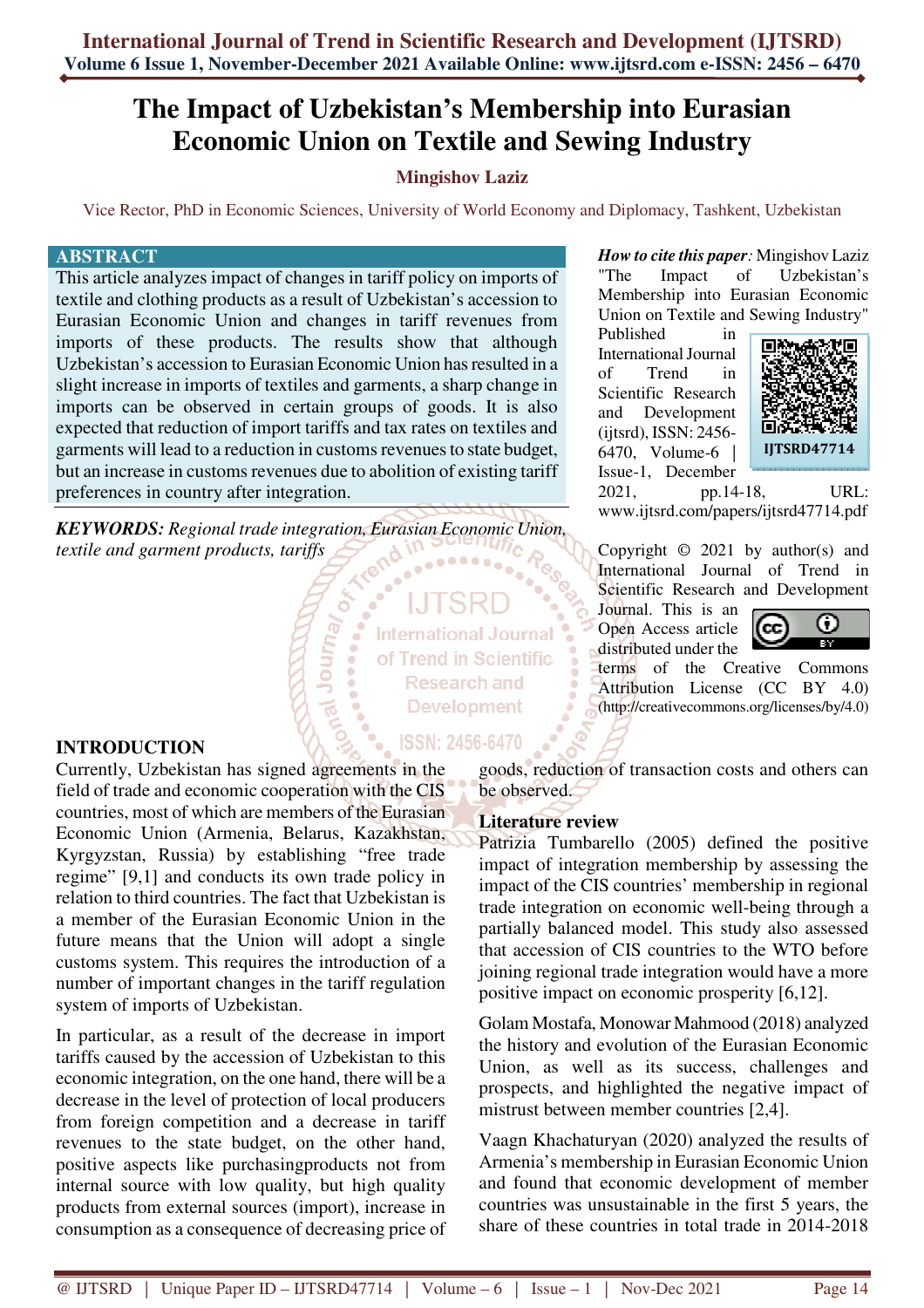was significantly below the minimum threshold of integration stability [8,6].

KasymkhanKapparov, AkmaralKamalieva (2020) came to conclusion that Eurasian Economic Union has not yet become a full-fledged union, that is, in the process of formation by analyzing main directions of Kazakhstan's membership in the Eurasian Economic Union. It was also noted that within the framework of this union there are obstacles to the free movement of goods, these obstacles can be eliminated by further harmonization of legislation within the Union [3,4].

According to the analysis of Beyond Investment Group Bishkek (2020), the share of tax revenues from small and medium-sized enterprises in the 4-year period of membership of the Kyrgyz Republic in EEU decreased almost twice as compared to 2014 (from 44,4 percent to 22,4 percent of GDP). Nevertheless, Kyrgyzstan's accession to EEU has become an important factor in improving the business environment in country [1,16].

NishanbaySirajiddinov, Umida Khaknazar, Ch ZiyodulloParpiev (2020) thank that If Uzbekistan joins the WTO, it would be advisable at the same time to sign free trade zone agreements with the EAEU and its main trading partners that provide for duty-free trade and harmonization of non-tariff barriers.Joining the WTO, reforming its trade regime in accordance with its standards, and signing free trade zone agreements with the EAEU and other main trading partners would allow Uzbekistan, as an observer in the EAEU, to make a deeper assessment of the long-term trends in the development of foreign trade and the trade regime both in the EAEU and in Uzbekistan. They came to conclusion that this would help Uzbekistan determine the most optimal path of integration into the world economy, which will maximize the growth of the economy and the prosperity of its people in the long term [5,14].

# **Research methodology**

There are several tools for analyzing international trade. Each of these methods has its drawbacks and advantages. In economic theory, partial equilibrium is an equilibrium in the supply and demand model of a particular market for goods or services, which is achieved only as a result of certain changes in the determinants of supply and demand, without taking into account exogenous parameters. This greatly simplifies the analysis and allows us to see the net effect of the change in a particular determinant (tariff in our case).In this assessment, it is useful to use the guidance of Paul Brenton, Christian Saborowski (2009) on assessing the impact of correcting changes in trade policy using a tool to simulate the impact of tariff reform [7,23].

The "Partial Equilibrium Model" was used to assess the economic consequences of changes in customs tariffs on imports of textiles and garments as a result of Uzbekistan's possible accession to Eurasian Economic Union. This model is not intended to analyze the consequences of changes in notarial trade policy, but allows to assess the impact of changes in import tariffs on import volumes, state budget revenues and others.

In studying the macroeconomic impact of Uzbekistan's membership in Eurasian Economic Union, we use the following data matrix among Uzbekistan's partner countries through Tariff Reform Impact Simulation Tool (TRIST):

Volume of imports of textiles and garments;

Normative income from customs duties on imports of textiles and garments;

Actual income from customs duties on imports of textiles and garments (= normative income from customs duties + benefits);

Excise tax revenues;

VAT receipts.

It should be noted that there are a number of specific reasons why a partial equilibrium model based on import data was chosen in the study. First, most countries where Uzbekistan exports textiles and garments do not impose import duties on these goods. This requires an analysis of the liberalization of imports of textiles and garments in our country. Second, the fact that the main requirement for Uzbekistan's membership in the Eurasian Economic Union is the import tariffs requires a change in import tariff rates. Third, Uzbekistan exports not only textiles and garments, but also all exports without tariffs. Therefore, it is important to analyze the economic consequences of changes in tariff rates on imports of textiles and garments as a result of Uzbekistan's accession to the Eurasian Economic Union.

It is good practice to experiment with different sets of elasticities as robustness checks when analyzing the revenue and production impacts of a trade policy scenario. The default elasticities used in this paper are 1.5 (exporter substitution), 1 (domestic substitution) and 0.5 (demand). Let us illustrate the changes in the projections when using the Kee et al (2004) and the SMART elasticities. As an example we consider an EPA between Nigeria and the EU. A once and for all reduction in Nigerian tariffs on EU imports is projected to lead to a 16.8 percent reduction in overall Nigerian trade tax revenues according to our default elasticities, a 14.6 percent reduction when using the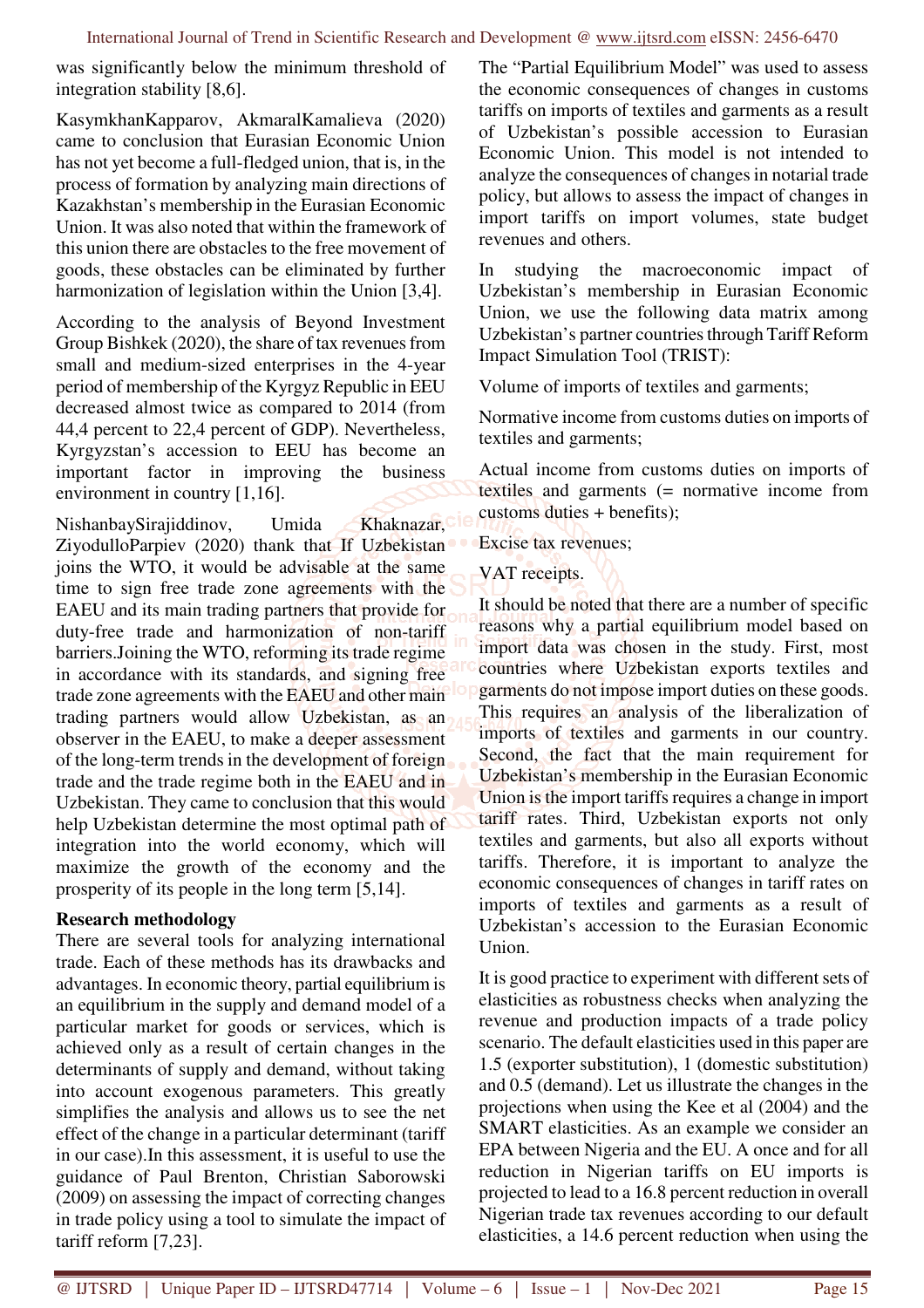Kee et al (2004) estimated demand elasticities and a 14.3 percent reduction when using the SMART elasticities.

The study divided Uzbekistan's import partners in textiles and garments into three groups. The first group includes the countries of the Eurasian Economic Union, the second group includes the CIS

countries, which signed agreements on trade and economic cooperation with Uzbekistan, which is not a member of the Eurasian Economic Union, creating a "free trade regime". The third group of countries included other countries not included in the above groups.

#### **Table 1. Changes in average import tariffs for textile and garment industry products as a result of Uzbekistan's accession to the Eurasian Economic Union (in percentage)**

| <b>HS</b> code<br>2017    | Title of group of goods                                                                                             | <b>Average rates of import tariffs</b><br>relative to imports |                                         |  |
|---------------------------|---------------------------------------------------------------------------------------------------------------------|---------------------------------------------------------------|-----------------------------------------|--|
|                           |                                                                                                                     | <b>Before joining</b><br>the integration                      | <b>After joining</b><br>the integration |  |
| $\frac{\text{group}}{50}$ | Silk                                                                                                                | 0,3                                                           | 3,7                                     |  |
| group 51                  | Wool, animal wool and fabric made of                                                                                | 15,3                                                          | 6,6                                     |  |
| group 52                  | Cotton                                                                                                              | 2,8                                                           | 9,1                                     |  |
| group 53                  | Other plant textile fibers                                                                                          | 0,01                                                          | 4,8                                     |  |
| group 54                  | Chemical threads; straight and similar threads of<br>chemical textile materials                                     | 0,2                                                           | 6,0                                     |  |
| group 55                  | Chemical fiber                                                                                                      | 0,2                                                           | 10,0                                    |  |
| group 56                  | Cotton wool, felt and non-woven materials; special<br>yarn; threads, ropes and articles made of them                | 5,4                                                           | 3,2                                     |  |
| group 57                  | Carpet and other textile floor coverings                                                                            | 53,7                                                          | 2,9                                     |  |
| group 58                  | Special fabrics; woven textile materials; lace; tapestries;<br>decorative materials; embroidery<br>mational Journal | 16,6                                                          | 9,8                                     |  |
| group 59                  | Coated or repeatable textile materials; technical textile<br>products                                               | 4,5                                                           | 4,4                                     |  |
| group 60                  | Machineorhand-wovenknittedfabric                                                                                    | 18,4                                                          | 7,2                                     |  |
| group 61                  | Knitted clothes and clothes made in the car or in hand                                                              | 36,6                                                          | 9,4                                     |  |
| group 62                  | Out-of-hand knitted or crocheted clothes on the<br>machine                                                          | 91,1                                                          | 11,7                                    |  |
| group 63                  | Other ready-made textile products; bundles                                                                          | 63,7                                                          | 10,8                                    |  |
| <b>Overall</b>            |                                                                                                                     | 13,5                                                          | 7,2                                     |  |

# **Evaluation results analysis**

According to the results of our assessment, at the moment, the average tariff rates for imports of textiles and sewing and knitting products are 13,5%. As a result of Uzbekistan's membership in Eurasian Economic Union and a decrease in import tariff rates, the average tariff rates are almost twice as low (from 13.5% to 7.2%) (Table 1).

### **Table 2. The impact of Uzbekistan's membership in the Eurasian Economic Union on imports of textile and sewing products**

| <b>HS</b> code<br>2017 | Title of group of goods                     | . .<br><b>Import volume, thousand USD</b> |                      | <b>Import</b> |
|------------------------|---------------------------------------------|-------------------------------------------|----------------------|---------------|
|                        |                                             | <b>Before joining</b>                     | <b>After joining</b> | change in     |
|                        |                                             | the integration                           | the integration      | percentage    |
| group 50               | Silk                                        | 132,4                                     | 130,1                | $-1,73$       |
| group 51               | Wool, animal wool and fabric made of        | 4036,7                                    | 4154,3               | 2,9           |
| group 52               | Cotton                                      | 18999,1                                   | 18340,6              | $-3,5$        |
| group 53               | Other plant textile fibers                  | 23737,7                                   | 23172,1              | $-2,4$        |
| group 54               | Chemical threads; straight and similar      | 72217,4                                   | 70108,8              | $-3,0$        |
|                        | threads of chemical textile materials       |                                           |                      |               |
| group $55$             | Chemical fiber                              | 60857,7                                   | 57818,8              | $-5,0$        |
| group $56$             | Cotton wool, felt and non-woven             |                                           |                      |               |
|                        | materials; special yarn; threads, ropes and | 42703,9                                   | 43055,1              | 0,8           |
|                        | articles made of them                       |                                           |                      |               |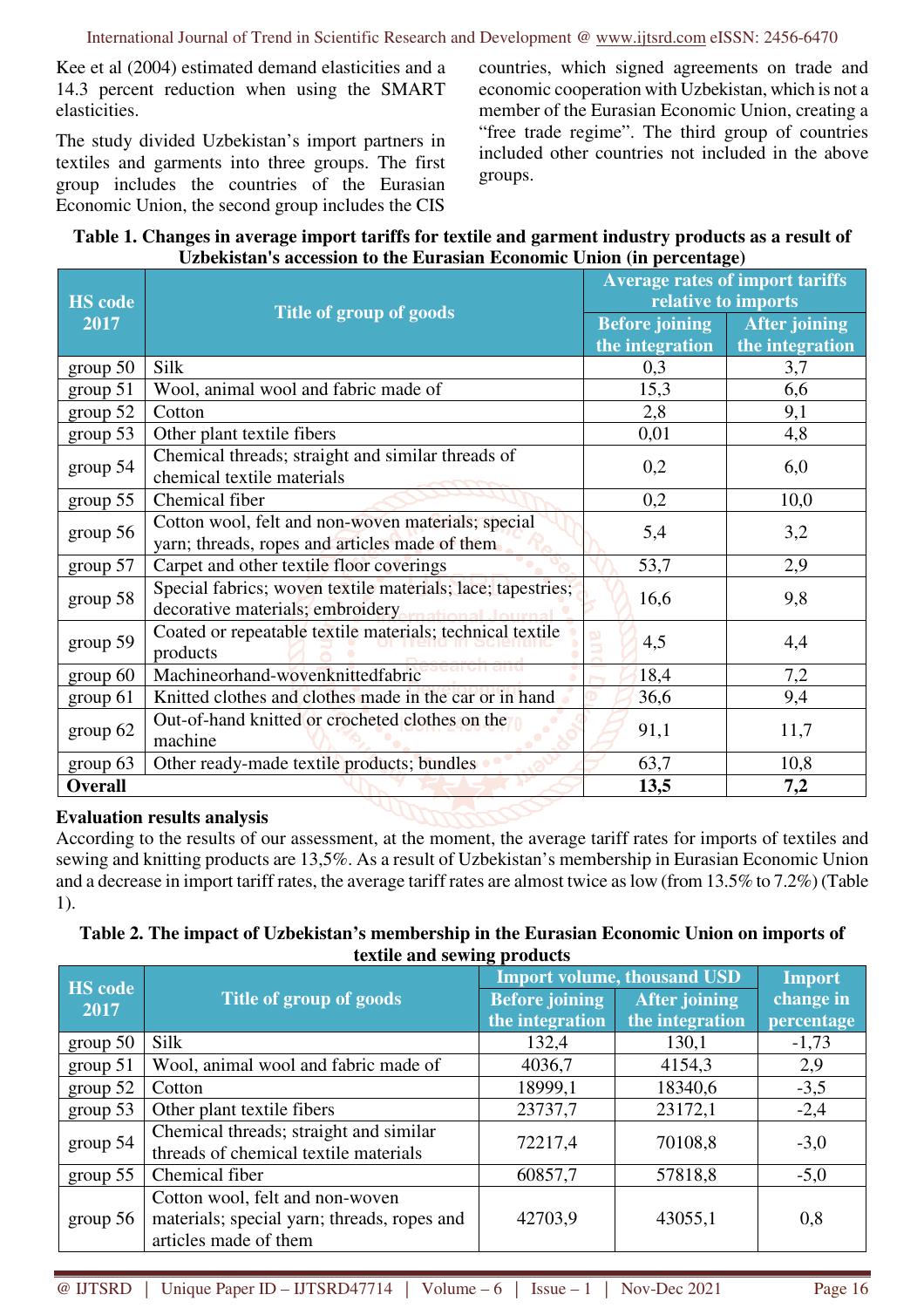| group 57       | Carpet and other textile floor coverings                                                           | 5655,8   | 6616,6   | 17,0 |
|----------------|----------------------------------------------------------------------------------------------------|----------|----------|------|
| group~58       | Special fabrics; woven textile materials;<br>lace; tapestries; decorative materials;<br>embroidery | 16964,0  | 17457,7  | 2,9  |
| group 59       | Coated or repeatable textile materials;<br>technical textile products                              | 38365,7  | 38421,1  | 0,1  |
| group 60       | Machineorhand-wovenknittedfabric                                                                   | 40349,3  | 42025,5  | 4,2  |
| group 61       | Knitted clothes and clothes made in the<br>car or in hand                                          | 25280,7  | 26945,5  | 6,6  |
| group 62       | Out-of-hand knitted or crocheted clothes<br>on the machine                                         | 18424,8  | 21821,2  | 18,4 |
| group 63       | Other ready-made textile products;<br>bundles                                                      | 9417,8   | 10598,1  | 12,5 |
| <b>Overall</b> |                                                                                                    | 377142,9 | 380535,3 | 0,9  |

International Journal of Trend in Scientific Research and Development @ www.ijtsrd.com eISSN: 2456-6470

Although as a result of Uzbekistan's accession to the Eurasian Economic Union, only a slight increase in imports of textiles and sewing products was estimated at 0.9%, it is possible to observe a sharp change in imports of individual goods (Table 2). Also, changes in import tariffs and domestic prices lead to significant structural changes in the economy in different directions and proportions. In particular, the change in rates of import duties and domestic prices leads to a corresponding change in the volume of receipts, imports and domestic production from import tariffs to the state budget.

According to the results of the partial equilibrium and model, the greatest increase in imports due to lo Uzbekistan's membership in the Eurasian Economic Union is observed for the following textiles and sewing and knitting products groups:

- $\triangleright$  Out-of-hand knitted or crocheted clothes on the machine (HScode group  $62$ ) – up to  $18,4\%$ ;
- $\triangleright$  Carpet and other textile floor coverings (HSCode group  $57$ ) – up to  $17.0 \%$ ;
- $\triangleright$  Other ready-made textile products; bundles (HScode group  $63$ ) – up to  $12.5\%$ ;
- $\triangleright$  Machine or hand-woven knitted clothing and apparel (HSCode group  $61$ ) – up to  $6.6\%$ ;
- $\triangleright$  Machine or hand-woven knitted fabrics (HScode group  $60$ ) – up to  $4,2\%$ ;
- Wool, animal wool and fabric made of it (HSCode group  $51$ – - up to 2.9%;
- $\triangleright$  Special fabrics; woven textile materials; lace; tapestries; decorative materials; embroidery (HS Code group  $58$ ) – up to 2.9%; (2 table).

#### **Conclusions**

With the accession of Uzbekistan to Eurasian Economic Union, reduction in import tariffs and tax rates on textiles and sewing and knitted products will lead to a reduction in tax revenues to state budget.

According to the results of assessment, as a result of Uzbekistan's membership in the Eurasian Economic Union, tariff revenues from imports of textiles and sewing and knitted products can be expected to decrease by 23496 thousand US dollars or46,3% compared to tariff revenues before membership in the Union. (The rates of VAT and excise taxes are taken into account as unchanged).

According to the customs office of the Republic of Uzbekistan, in 2019, tax tariff preferences were applied for imports of total textile and sewing and knitted products worth 17136.1 thousand USD. This resulted in a 33.8 percent reduction in imports of textiles and sewing products compared to total tax revenues. As a result of Uzbekistan's accession to Eurasian Economic Union, these benefits will be abolished and it is possible to observe an increase in revenues of the state budget.

In addition, as a consequence of Uzbekistan's accession to Eurasian Economic Union, level of competition among producers will increase, and as a result, dynamic effects such as the rise in the quality of products, the decrease in their prices, the introduction of modern technologies will occur. As a result of integration, the participating countries will begin to benefit from the advantages of scaling, which will allow an increase in production and a decrease in costs.

#### **References:**

- [1] Beyond Investment Group Bishkek, Kyrgyz Republic 2020, "KYRGYZ REPUBLIC: EFFECTS OF JOINING THE EAEU," Center For International Private Enterprise.
- [2] Golam Mostafa and Monowar Mahmood. 2018, "Eurasian Economic Union: Evolution,